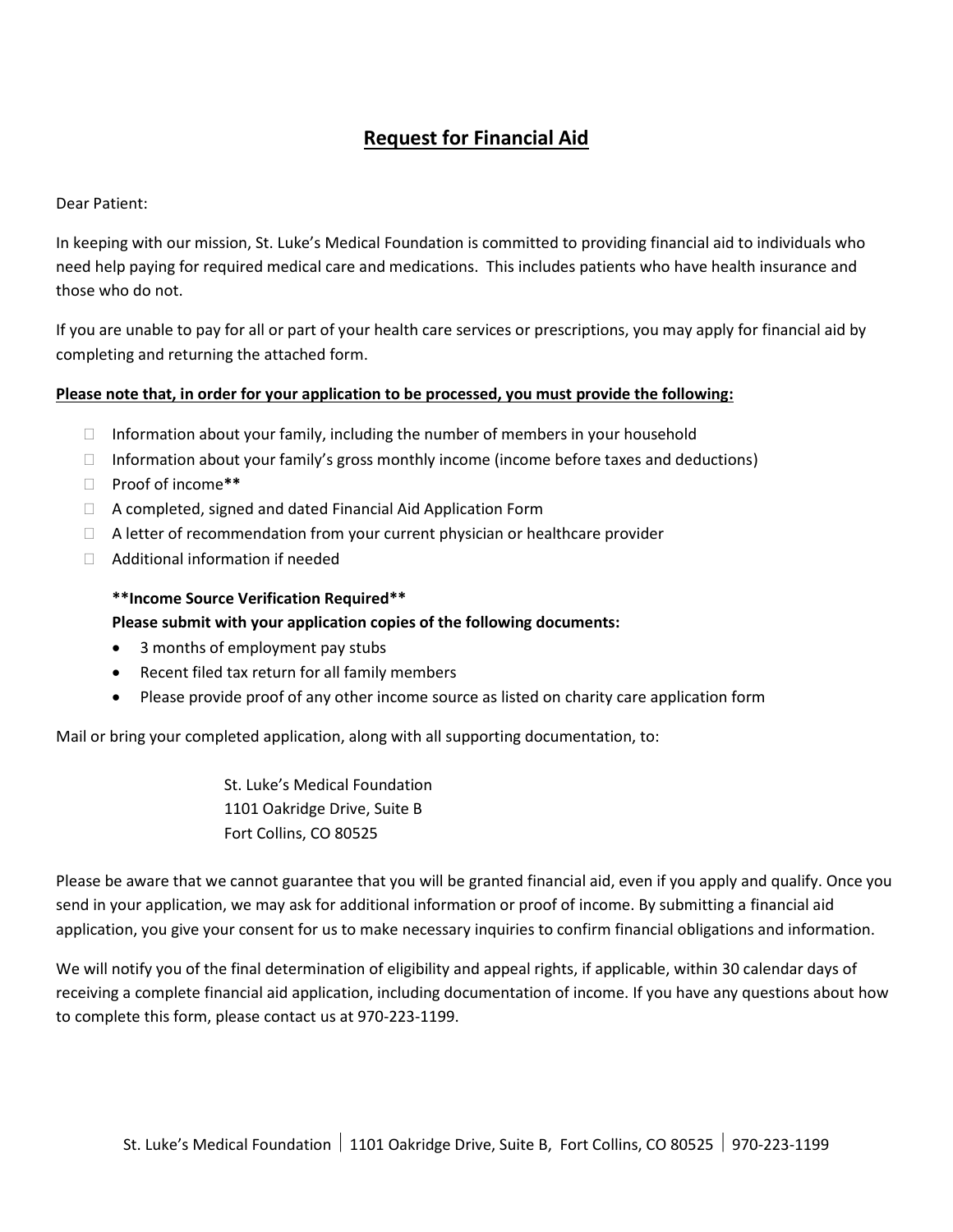## **Financial Aid Application Form – Confidential**

Please fill out all information completely. If it does not apply, write "N/A." Attach additional pages if needed.

#### **PATIENT AGREEMENT**

I understand that St. Luke's Medical Foundation may verify information by reviewing credit information and obtaining information from other sources to assist in determining eligibility for financial aid. I affirm that the above information is true and correct to the best of my knowledge. I understand that if the information I give is determined to be false, the result will be denial of financial assistance, and I will be responsible for and expected to pay for services provided.

\_\_\_\_\_\_\_\_\_\_\_\_\_\_\_\_\_\_\_\_\_\_\_\_\_\_\_\_\_\_\_\_\_\_\_\_\_\_\_\_\_\_\_\_\_\_\_ \_\_\_\_\_\_\_\_\_\_\_\_\_\_\_\_\_\_\_\_\_\_\_\_\_\_\_\_\_\_

Signature of Person Applying Date Controller and the Controller of Person Applying Date

#### **SCREENING INFORMATION**

Has the patient applied for Medicaid? □ **Yes □ No**

Does the patient receive state public services such as SNAP, TANF or WIC? **□ Yes □ No**

Is the patient currently homeless? **□ Yes □ No**

Is the patient's medical care need related to a car accident or work injury? **□ Yes □ No**

| PATIENT AND APPLICANT INFORMATION                                      |                            |                |                                                 |                          |  |  |  |  |
|------------------------------------------------------------------------|----------------------------|----------------|-------------------------------------------------|--------------------------|--|--|--|--|
| <b>Patient First Name</b>                                              | <b>Patient Middle Name</b> |                | <b>Patient Last Name</b>                        |                          |  |  |  |  |
| $\Box$ Male $\Box$ Female<br>$\Box$ Other (may specify $\Box$          | <b>Birth Date</b>          |                | Social Security Number**                        |                          |  |  |  |  |
| Personal Responsible for Paying Bill                                   | Relationship to Patient    |                | <b>Birth Date</b>                               | Social Security Number** |  |  |  |  |
| <b>Mailing Address</b>                                                 |                            |                | Main contact number(s)<br><b>Email Address:</b> |                          |  |  |  |  |
| City                                                                   | State                      | Zip Code       |                                                 |                          |  |  |  |  |
| Employment status of person responsible for paying bill                |                            |                |                                                 |                          |  |  |  |  |
| □ <b>Employed</b> (date of hire:<br>□ Unemployed (how long unemployed: |                            |                |                                                 |                          |  |  |  |  |
| □ Self-Employed<br>□ Student                                           | □ Disabled                 | $\Box$ Retired | $\Box$ Other (                                  |                          |  |  |  |  |

\*\*NOTE: You do not have to provide a Social Security number to apply for financial aid. However, if you do provide us with your Social Security number, it will help speed up the processing of your application. Social Security numbers are used to verify information provided to us. If you do not have a Social Security number, please mark "not applicable" or "N/A."